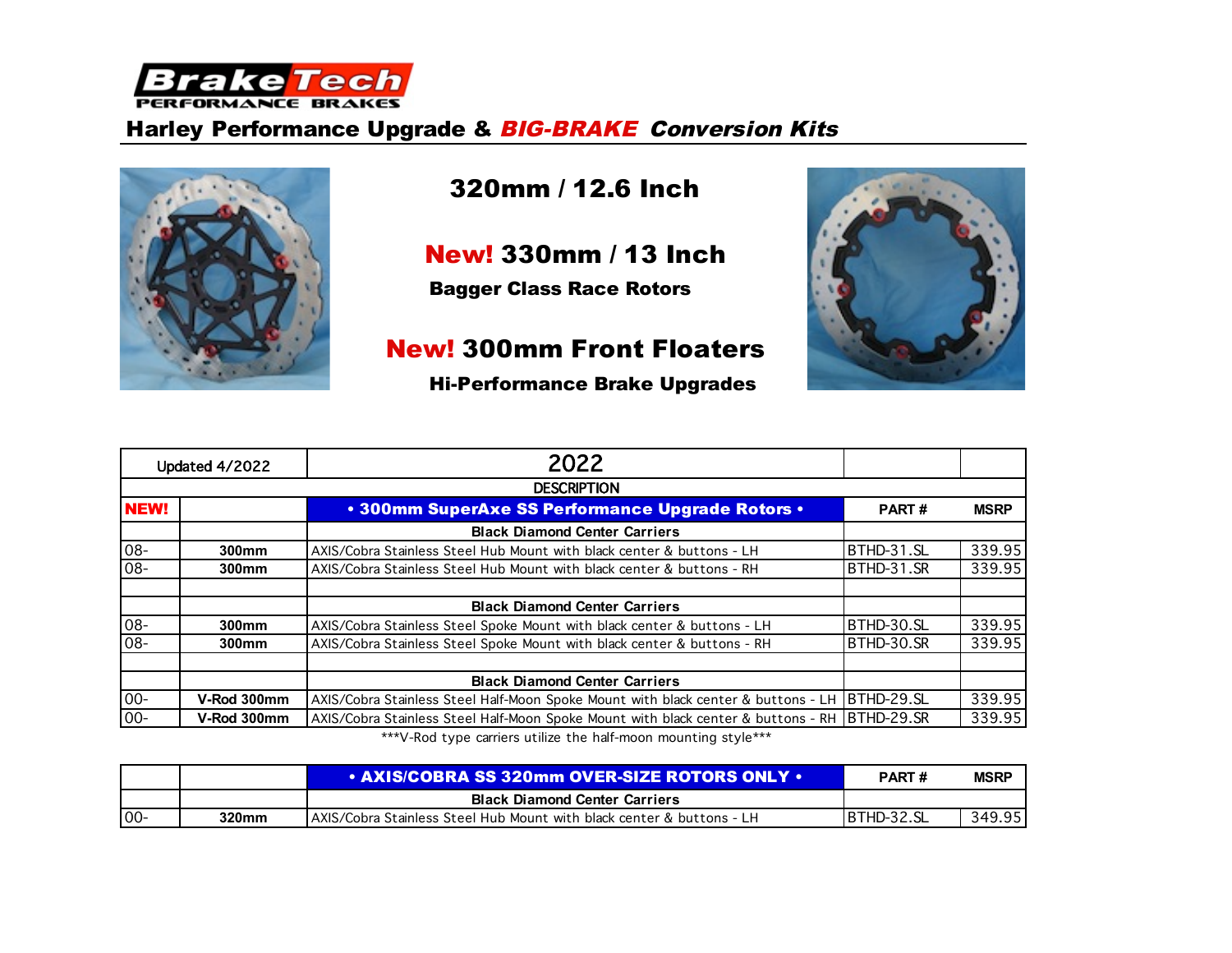|        | <b>DESCRIPTION</b> |                                                                                   |             |        |  |  |
|--------|--------------------|-----------------------------------------------------------------------------------|-------------|--------|--|--|
| $00 -$ | 320mm              | AXIS/Cobra Stainless Steel Hub Mount with black center & buttons - RH             | BTHD-32.SR  | 349.95 |  |  |
|        |                    | <b>Black Diamond Center Carriers &amp; Chromed Buttons</b>                        |             |        |  |  |
| $00 -$ | 320mm              | AXIS/Cobra Stainless Steel Hub Mount with black center & chrome buttons - LH      | BTHD-32C.SL | 359.95 |  |  |
| $00 -$ | 320mm              | AXIS/Cobra Stainless Steel Hub Mount with black center & chrome buttons - RH      | BTHD-32C.SR | 359.95 |  |  |
|        |                    | <b>Black Diamond Center Carriers</b>                                              |             |        |  |  |
| 08-    | 320mm              | AXIS/Cobra Stainless Steel Spoke Mount with black center & buttons - LH           | BTHD-33.SL  | 349.95 |  |  |
| 08-    | 320mm              | AXIS/Cobra Stainless Steel Spoke Mount with black center & buttons - RH           | BTHD-33.SR  | 349.95 |  |  |
|        |                    | <b>Black Diamond Center Carriers &amp; Chromed Buttons</b>                        |             |        |  |  |
| 08-    | 320mm              | AXIS/Cobra Stainless Steel Spoke Mount with black center & chrome buttons - LH    | BTHD-33C.SL | 359.95 |  |  |
| $08 -$ | 320mm              | AXIS/Cobra Stainless Steel Spoke Mount with black center & chrome buttons - RH    | BTHD-33C.SR | 359.95 |  |  |
|        |                    |                                                                                   |             |        |  |  |
|        |                    | <b>Black Diamond Center Carriers</b>                                              |             |        |  |  |
| $00-$  | V-Rod 320mm        | AXIS/Cobra Stainless Steel Half-Moon Spoke Mount with black center & buttons - LH | BTHD-34.SL  | 349.95 |  |  |
| $00 -$ | V-Rod 320mm        | AXIS/Cobra Stainless Steel Half-Moon Spoke Mount with black center & buttons - RH | BTHD-34.SR  | 349.95 |  |  |

\*\*\*V-Rod type carriers utilize the half-moon mounting style\*\*\*

|        |             | • AXIS/IRON 320mm OVER-SIZE ROTORS ONLY •                                      | <b>PART#</b> | <b>MSRP</b> |
|--------|-------------|--------------------------------------------------------------------------------|--------------|-------------|
|        |             | <b>Black Diamond Center Carriers</b>                                           |              |             |
| $00-$  | 320mm       | AXIS/Iron Hub Mount Full-Floaters with black center & buttons - LH             | BTHD-32.L    | 379.95      |
| $00 -$ | 320mm       | AXIS/Iron Hub Mount Full-Floaters with black center & buttons - RH             | BTHD-32.R    | 379.95      |
|        |             | <b>Black Diamond Center Carriers</b>                                           |              |             |
| $08 -$ | 320mm       | AXIS/Iron Spoke Mount Full-Floaters with black center & buttons - LH           | BTHD-33.L    | 379.95      |
| $08 -$ | 320mm       | AXIS/Iron Spoke Mount Full-Floaters with black center & buttons - RH           | BTHD-33.R    | 379.95      |
|        |             | <b>Black Diamond Center Carriers</b>                                           |              |             |
| $00-$  | V-Rod 320mm | AXIS/Iron Half-Moon Spoke Mount Full-Floaters with black center & buttons - LH | BTHD-34.L    | 379.95      |
| $00 -$ | V-Rod 320mm | AXIS/Iron Half-Moon Spoke Mount Full-Floaters with black center & buttons - RH | BTHD-34.R    | 379.95      |
|        |             |                                                                                |              |             |

\*\*\*V-Rod type carriers utilize the half-moon mounting style\*\*\*

|       | New!             | . AXIS/IRON 310mm x 6mm REAR Over-Size Rotor Only .                        | <b>PART#</b> | <b>MSRP</b> |
|-------|------------------|----------------------------------------------------------------------------|--------------|-------------|
|       |                  | <b>Black Diamond Center Carriers</b>                                       |              |             |
| $00-$ | $310$ mm x 6mm   | AXIS/Iron Rear Semi-Floaters with black center & buttons - RH Rear         | BTHD-35.R    | 379.95      |
|       |                  |                                                                            |              |             |
|       | New!             | . AXIS/COBRA SS 310mm x 6mm REAR Over-Size Rotor Only .                    | <b>PART#</b> | <b>MSRP</b> |
|       |                  | <b>Black Diamond Center Carriers</b>                                       |              |             |
| $00-$ | $310$ mm $x$ 6mm | AXIS/Cobra Stainless Steel Hub Mount with black center & buttons - RH Rear | BTHD-35.SR   | 359.95      |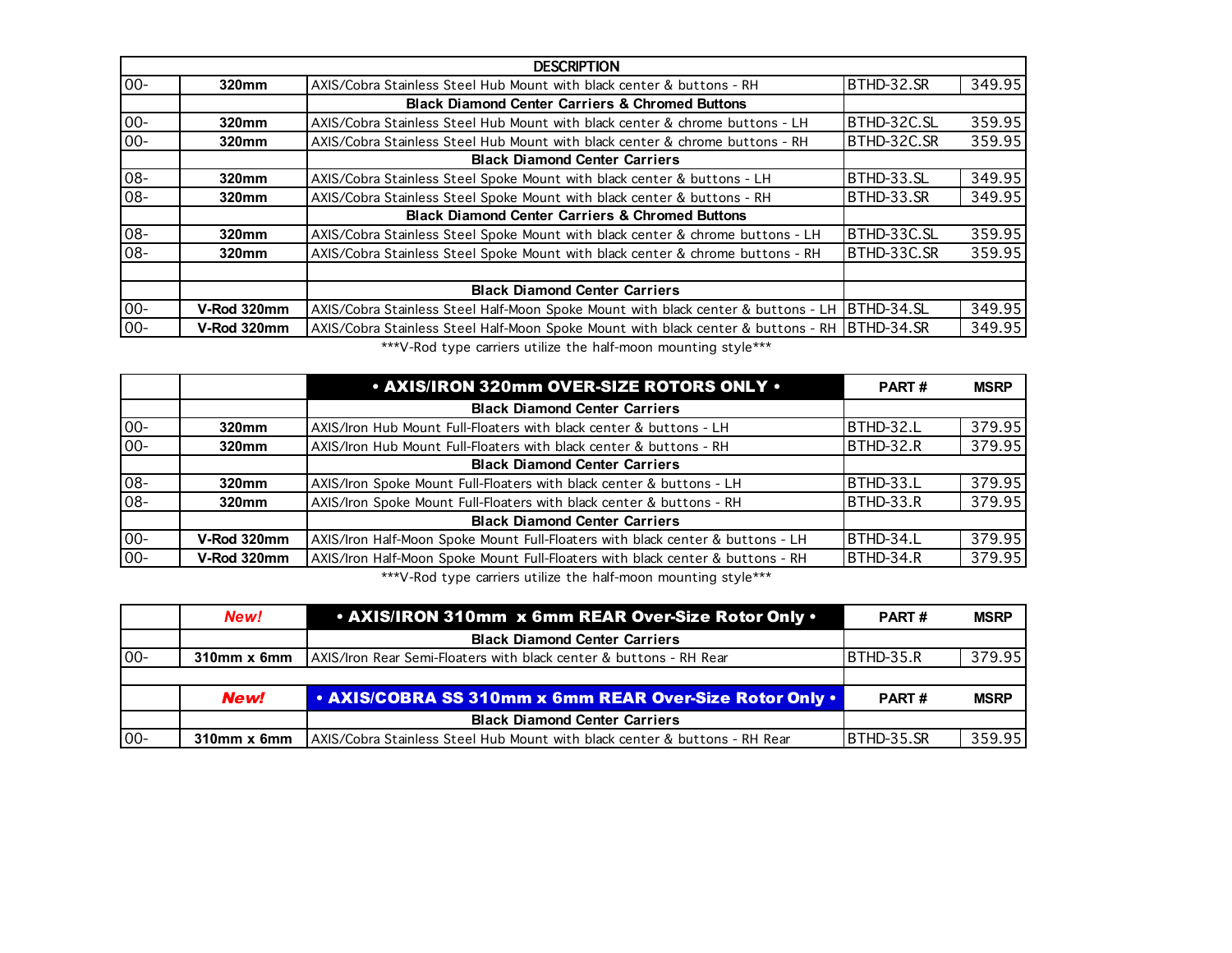|             |                                               | <b>DESCRIPTION</b>                                                                                                  |             |             |
|-------------|-----------------------------------------------|---------------------------------------------------------------------------------------------------------------------|-------------|-------------|
|             | <b>Fitment Covers:</b>                        | Oversize Kits include 320mm AXIS Rotors w/ Billet Aluminum Black Hard Anodized Caliper Relocation Brackets.         |             |             |
|             |                                               | 1. Conversion kit to Brembo P4 30/34, 4-pot twin-pin Gold-Line Caliper (65mm mounting centers)                      |             |             |
|             | 3. Conversion kits fit the for `00 & up V-Rod |                                                                                                                     |             |             |
|             |                                               | 4. Conversion kits to fit the `08 & later model Harley equipped with OE Brembo 4-pot calipers, spoke mounted rotors |             |             |
|             |                                               | <b>*** CALIPERS NOT INCLUDED***</b>                                                                                 |             |             |
|             |                                               | Designed to replace & update the original equipment 11.5" fixed mount, non-floating standard rotors                 |             |             |
|             |                                               | <b>AXIS/Brembo Twin-Pin 4-pot Conversion Kits</b>                                                                   |             |             |
| <b>YEAR</b> | <b>MODEL</b>                                  | <b>DUAL Disc Kit: Stainless Steel Full-Floaters</b>                                                                 | PART#       | <b>MSRP</b> |
|             |                                               | <b>Black Diamond Center Carriers</b>                                                                                |             |             |
| 00-07       | Most Models*                                  | AXIS/Cobra Stainless Steel HUB Mnt with black center & buttons - blk adapters, kit                                  | BT-HD326.KS | 825.00      |
|             |                                               | <b>Black Diamond Center Carriers</b>                                                                                |             |             |
| 00-05       | V-Rod                                         | AXIS/Iron Full-Floaters Half-Moon Mnt with black center & buttons - blk adapters, kit                               | BT-HD331.KS | 825.00      |
|             | Hayes Caliper Models                          | NOTE: For use Brembo P4 30/34 twin-pin calipers (not included)                                                      |             |             |
|             |                                               |                                                                                                                     |             |             |
| <b>YEAR</b> | <b>MODEL</b>                                  | <b>DUAL Disc Kit: Ductile Iron Full-Floaters</b>                                                                    | PART#       | <b>MSRP</b> |
|             |                                               | <b>Black Diamond Center Carriers</b>                                                                                |             |             |
| 00-07       | Most Models*                                  | AXIS/Iron Full-Floaters HUB Mnt with black center & buttons - blk adapters, kit                                     | BT-HD326.KI | 875.00      |
|             |                                               | <b>Black Diamond Center Carriers</b>                                                                                |             |             |
| 00-05       | V-Rod                                         | AXIS/Iron Full-Floaters Half-Moon Mnt with black center & buttons - blk adapters, kit                               | BT-HD331.K  | 875.00      |
|             | Hayes Caliper Models                          | NOTE: For use Brembo P4 30/34 twin-pin calipers (not included)                                                      |             |             |
|             |                                               |                                                                                                                     |             |             |
|             | New!                                          | . AXIS/IRON 330mm x 6mm Race Rotors .                                                                               | PART#       | <b>MSRP</b> |
|             |                                               | <b>Black Diamond Center Carriers</b>                                                                                |             |             |
| $00-$       | 330mm x 6mm                                   | AXIS/Iron Hub Mount Full-Floaters with black center & buttons - LH                                                  | BTHD-36.L   | 409.95      |
| $00-$       | 330mm x 6mm                                   | AXIS/Iron Hub Mount Full-Floaters with black center & buttons - RH<br>***HUB MOUNT ONLY***                          | BTHD-36.R   | 409.95      |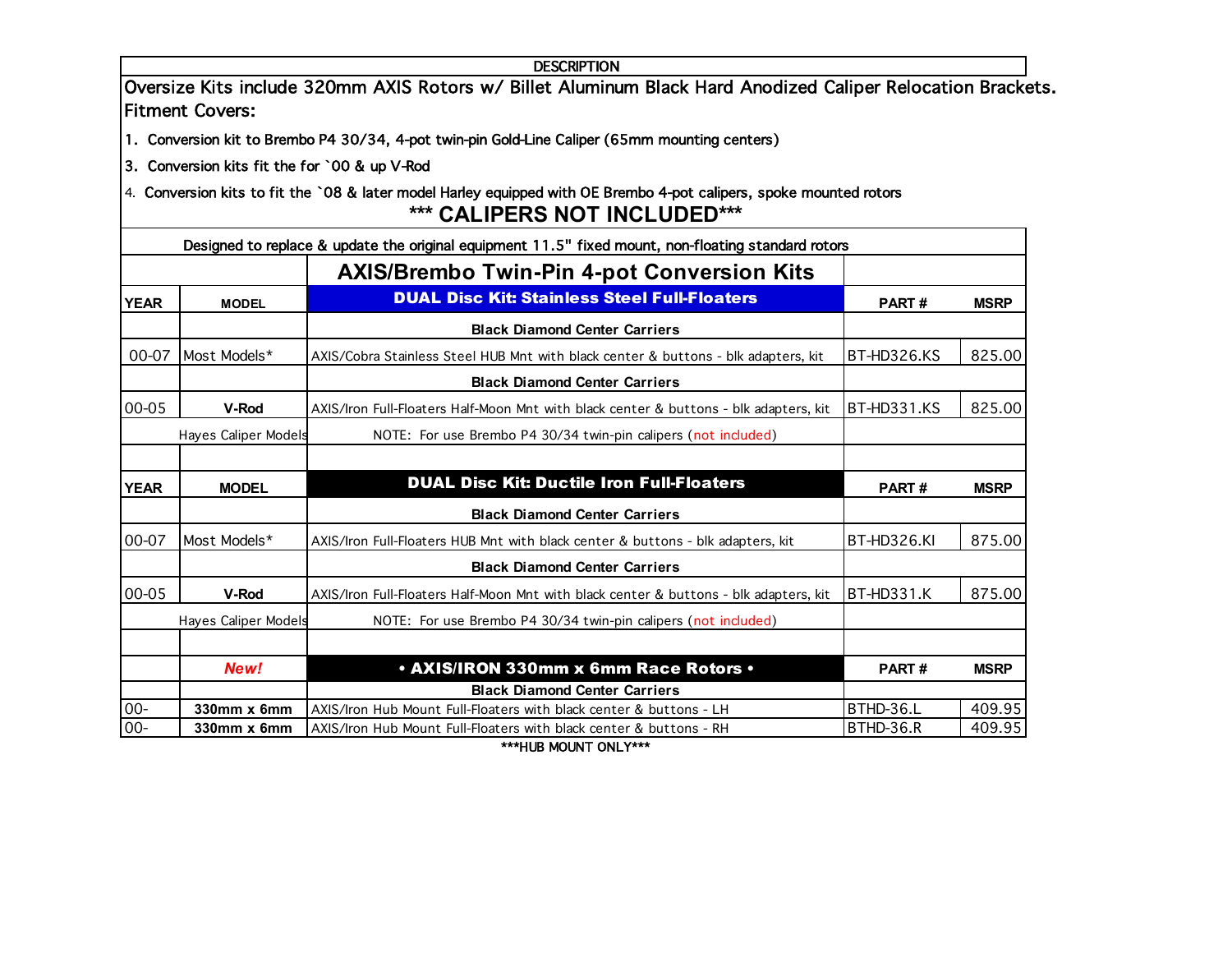|               | <b>DESCRIPTION</b>      |                                                                                       |                  |             |  |  |
|---------------|-------------------------|---------------------------------------------------------------------------------------|------------------|-------------|--|--|
|               | New!                    | • AXIS/COBRA SS 330mm x 6mm Race Rotors .                                             | PART#            | <b>MSRP</b> |  |  |
|               |                         | <b>Black Diamond Center Carriers</b>                                                  |                  |             |  |  |
| $00-$         | 330mm x 6mm             | AXIS/Cobra Stainless Steel Hub Mount with black center & buttons - LH                 | BTHD-36.SL       | 389.95      |  |  |
| $00 -$        | $330$ mm x 6mm          | AXIS/Cobra Stainless Steel Hub Mount with black center & buttons - RH                 | BTHD-36.SR       | 389.95      |  |  |
|               |                         | ***HUB MOUNT ONLY***                                                                  |                  |             |  |  |
| 08-           | 330mm x 6mm             | AXIS/Cobra Stainless Steel Spoke Mount with black center & buttons - LH               | BTHD-37SL        | 389.95      |  |  |
| $08 -$        | 330mm x 6mm             | AXIS/Cobra Stainless Steel Spoke Mount with black center & buttons - RH               | BTHD-37.SR       | 389.95      |  |  |
|               |                         | *** SPOKE MOUNT ONLY***                                                               |                  |             |  |  |
|               |                         |                                                                                       |                  |             |  |  |
|               | New!                    | • AXIS/SBK 330mm x 6.5mm Race Rotors .                                                | PART#            | <b>MSRP</b> |  |  |
| $00-$         | 330mm x 6.5mm           | AXIS/SBK Stainless Steel Hub Mount with black center & Red buttons - LH               | BTHD-36SB.SL     | 429.95      |  |  |
| $00 -$        | 330mm x 6.5mm           | AXIS/SBK Stainless Steel Hub Mount with black center & Red buttons - RH               | BTHD-36SB.SR     | 429.95      |  |  |
|               |                         | ***HUB MOUNT ONLY***                                                                  |                  |             |  |  |
| 08-           |                         | 330mm x 6.5mm AXIS/SBK Stainless Steel Hub Mount with black center & Red buttons - LH | BTHD-37SB.SL     | 429.95      |  |  |
| 08-           | 330mm x 6.5mm           | AXIS/SBK Stainless Steel Hub Mount with black center & Red buttons - RH               | BTHD-37SB.SR     | 429.95      |  |  |
|               |                         | ***SPOKE MOUNT ONLY***                                                                |                  |             |  |  |
|               |                         |                                                                                       |                  |             |  |  |
| <b>NOTES:</b> |                         |                                                                                       |                  |             |  |  |
|               |                         | Always check clearance between the rotor floater buttons and inboard side of fork leg |                  |             |  |  |
|               |                         | Does not fit models with the Springer front end.                                      |                  |             |  |  |
|               | May not fit Street-Rod. |                                                                                       |                  |             |  |  |
|               |                         |                                                                                       |                  |             |  |  |
|               |                         |                                                                                       |                  |             |  |  |
|               |                         | Replacement Ferodo Brake Pads for the 65mm mount Brembo Twin-Pin Calipers (P4 30/34): | PART#            | <b>MSRP</b> |  |  |
|               | <b>Brake Pads</b>       | Platinum organic compound, per caliper                                                | <b>FDB2042P</b>  | 39.95       |  |  |
|               | <b>Brake Pads</b>       | SinterGrip ST compound, per caliper                                                   | <b>FDB2042ST</b> | 52.95       |  |  |
|               | <b>Brake Pads</b>       | CP Carbon/ceramic race                                                                | <b>FDB2042CP</b> | 89.95       |  |  |
|               | <b>Brake Pads</b>       | XRAC SinterGrip Race with Array Cooling Technology                                    | FDB2042XRAC      | 89.95       |  |  |
|               | <b>Brake Pads</b>       | ZRAC SinterGrip Race with Array Cooling Technology                                    | FDB2042ZRAC      | 89.95       |  |  |
|               |                         |                                                                                       |                  |             |  |  |
|               |                         | Replacement Ferodo Brake Pads for the OE Nissin XR1200 Calipers:                      | PART#            | <b>MSRP</b> |  |  |
|               | <b>Brake Pads</b>       | Platinum organic compound, per caliper                                                | <b>FDB2079P</b>  | 39.95       |  |  |
|               | <b>Brake Pads</b>       | SinterGrip ST compound, per caliper                                                   | <b>FDB2079ST</b> | 52.95       |  |  |
|               | <b>Brake Pads</b>       | CP Carbon/ceramic race                                                                | <b>FDB2079CP</b> | 89.95       |  |  |
|               | <b>Brake Pads</b>       | XRAC SinterGrip Race with Array Cooling Technology                                    | FDB2079XRAC      | 89.95       |  |  |
|               | <b>Brake Pads</b>       | ZRAC SinterGrip Race with Array Cooling Technology                                    | FDB2079ZRAC      | 89.95       |  |  |
|               |                         |                                                                                       |                  |             |  |  |
|               |                         | Replacement Ferodo Brake Pads for the late model OE Brembo Calipers:                  | PART#            | <b>MSRP</b> |  |  |
|               | <b>Brake Pads</b>       | Platinum organic compound, per caliper                                                | <b>FDB2210P</b>  | 48.95       |  |  |
|               | <b>Brake Pads</b>       | SinterGrip ST compound, per caliper                                                   | <b>FDB2210ST</b> | 63.95       |  |  |